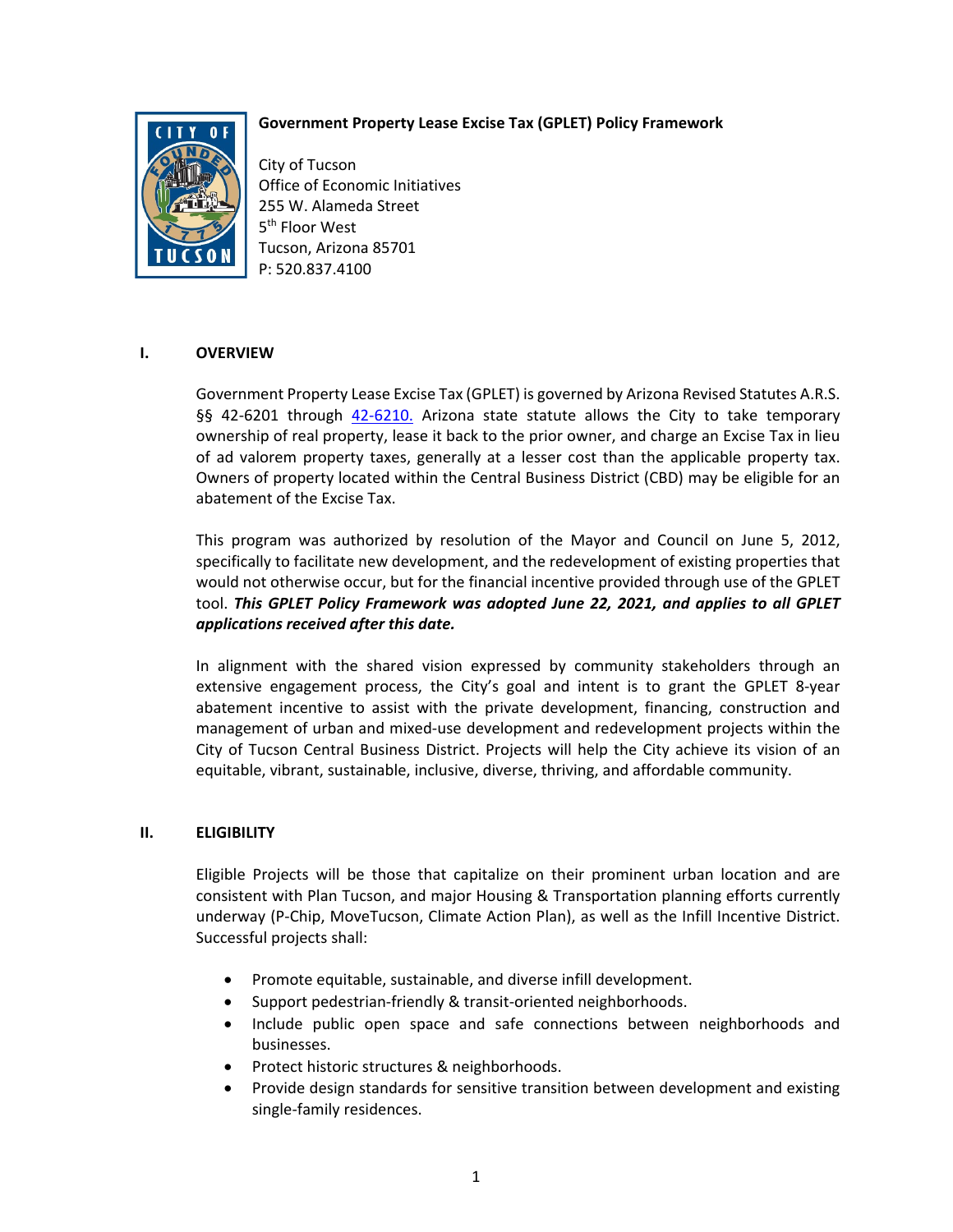- Execute a Community Benefits Agreement.
- Employ Local Contractors or worker co-ops that respect Collective Bargaining Agreements and pay prevailing wage levels for their employees and subcontractors as defined by the Davis-Bacon Act, and properly classify employees as "employee" rather than "independent contractor" and treat them accordingly for the purpose of minimum wage, overtime, worker's compensation, insurance coverage, and all relevant taxes.

Successful projects may also demonstrate commitment to the following types of community benefits:

- Clean & Green (environmental sustainability).
- Legacy Business Retention.
- Mobility Enhancement and/or Parking Amenities.
- Partnerships to achieve Affordable and/or Workforce Housing.
- Public Enhancement (public art, open space, place-making, etc.).
- Small & Local Business Job Creation.

## **III. PROCESS**

This section identifies and describes the major steps in the GPLET process.

A. Preliminary request

Preliminary requests received by the Office of Economic Initiatives will be reviewed for completeness and alignment with the Eligibility Criteria. City staff may request clarification or further explanation of the request.

B. Meeting with City staff

Should City staff determine that a preliminary request is complete and generally in alignment with the Eligibility Criteria, an initial meeting with City staff and the City Council Member representing the area will be conducted.

- C. Initial community engagement meeting The applicant shall conduct at least one community engagement meeting at a time and location to be determined in consultation with City staff. See Section IV.
- D. GPLET application

After the initial community engagement meeting, a complete GPLET application may be submitted. See Section V.

E. Internal GPLET review (and fee as warranted) GPLET applications will be reviewed by an inter-disciplinary City staff team representing the City Manager's Office, Legal, Economic Initiatives, Business Services, and Planning & Development Services. Applications denied will receive notice in writing. Applications accepted by the panel will pay an application fee of \$5,000 to the City.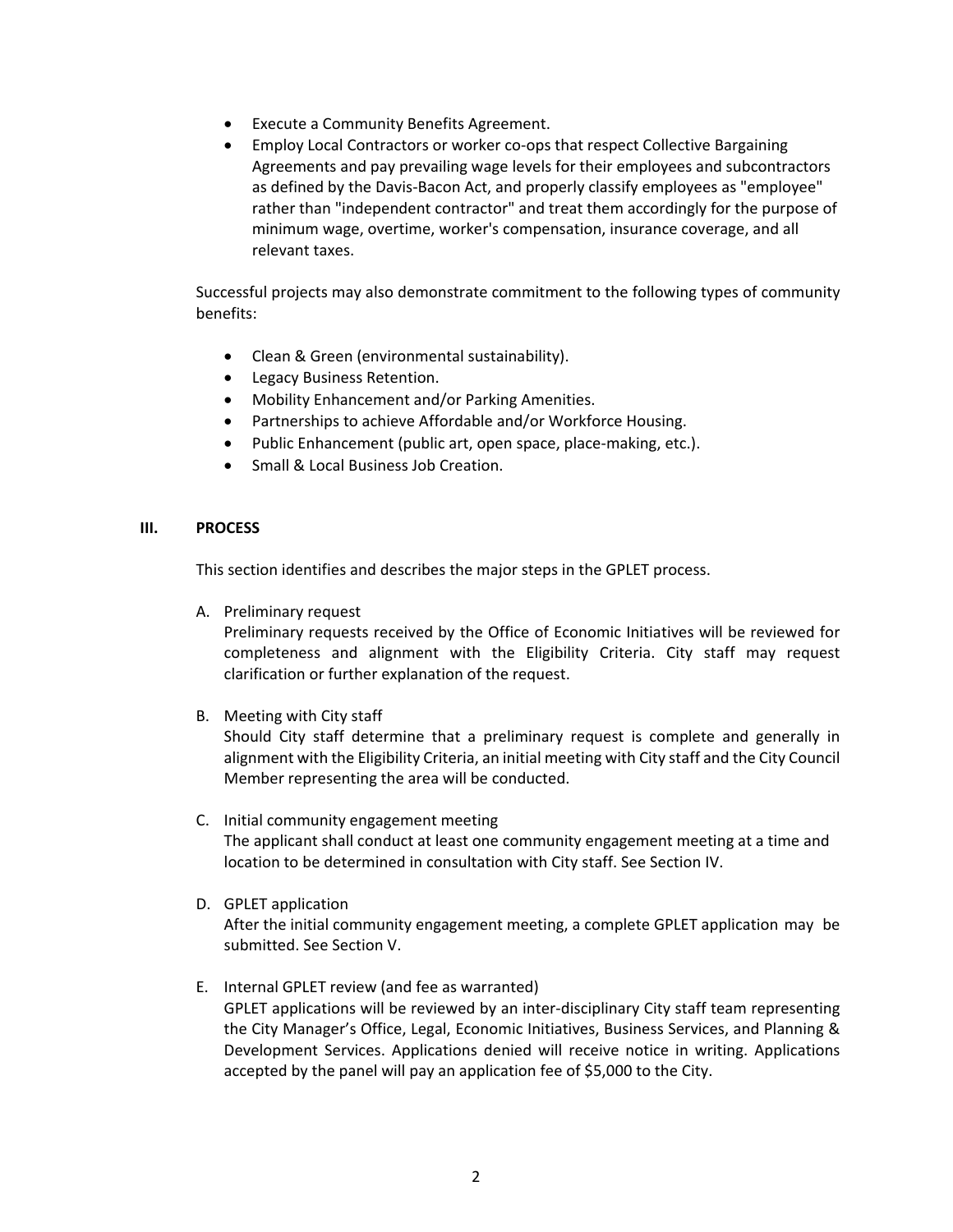The City Manager may recommend waiver of the application fee where at least one of the following are true:

- Total capital investment is less than \$5M.
- Historic preservation or adaptive reuse are stated objectives.
- Property is owned or leased by a "Legacy Business" as defined by the City.
- F. Third‐party economic analysis

The City will commission an Independent Economic Impact Analysis of the project to determine the economic impact and to what degree the City will receive Direct Benefits from the project. Third-party financial review of the project's pro forma and developer financials to determine the project financing gap and to further advise the City regarding the project's eligibility.

G. Negotiate terms and execute comfort letter

Based on the results of the third‐party economic analysis staff may negotiate business terms with the applicant and execute a comfort letter, stating the City's intent to participate in the proposed project, subject to Mayor & Council consideration, additional community stakeholder engagement if warranted, and compliance with applicable law.

H. Initial Mayor & Council consideration

City staff will present the GPLET application and comfort letter for full Mayor & Council consideration at a public meeting and make a recommendation as to whether additional stakeholder engagement, as described in Section IV, is warranted. Mayor & Council may provide direction to proceed.

I. Community stakeholder engagement

As needed following the initial community engagement meeting, City staff may coordinate the formation of a small stakeholder group to engage with the applicant in order to facilitate the negotiation of a Community Benefits Agreement.

J. Final Mayor & Council consideration

Should Mayor & Council provide direction to proceed, staff will prepare an agreement formalizing the GPLET incentive in a development agreement and/or lease and provide the final agreement(s) for Council consideration and approval.

K. Permitting and construction

Upon final approval of GPLET agreement, applicant may proceed with development of the project as proposed. The GPLET lease agreement between the City and property owner is effective upon issuance of Certificate of Occupancy, and confirmation that the project was constructed in accordance with the terms of the agreement.

L. Financial and community benefits audit

Not less than 3 years from the effective date of the GPLET agreement, the City will cause to be completed a third‐party audit of financial and community benefits to ensure that the project has delivered as intended.